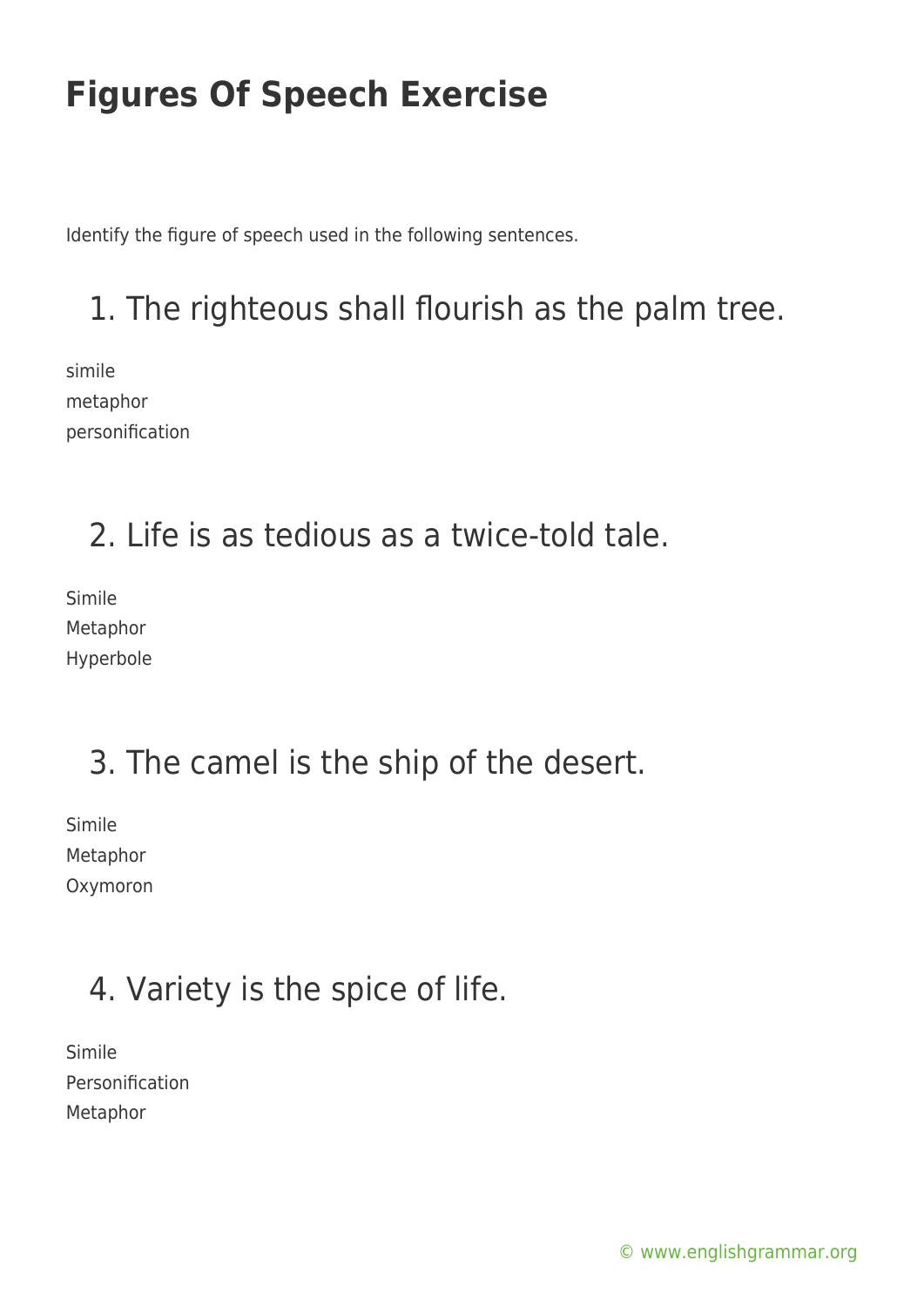5. Pride goeth forth on horseback, grand and gay.

Oxymoron Apostrophe Personification

#### 6. O Solitude! Where are the charms that sages have seen in thy face?

Personification Hyperbole Apostrophe

## 7. Death lays his icy hands on kings.

Epigram Apostrophe Personification

> 8. Why, man, if the river were dry, I am able to fill it with tears.

Apostrophe Metaphor Hyperbole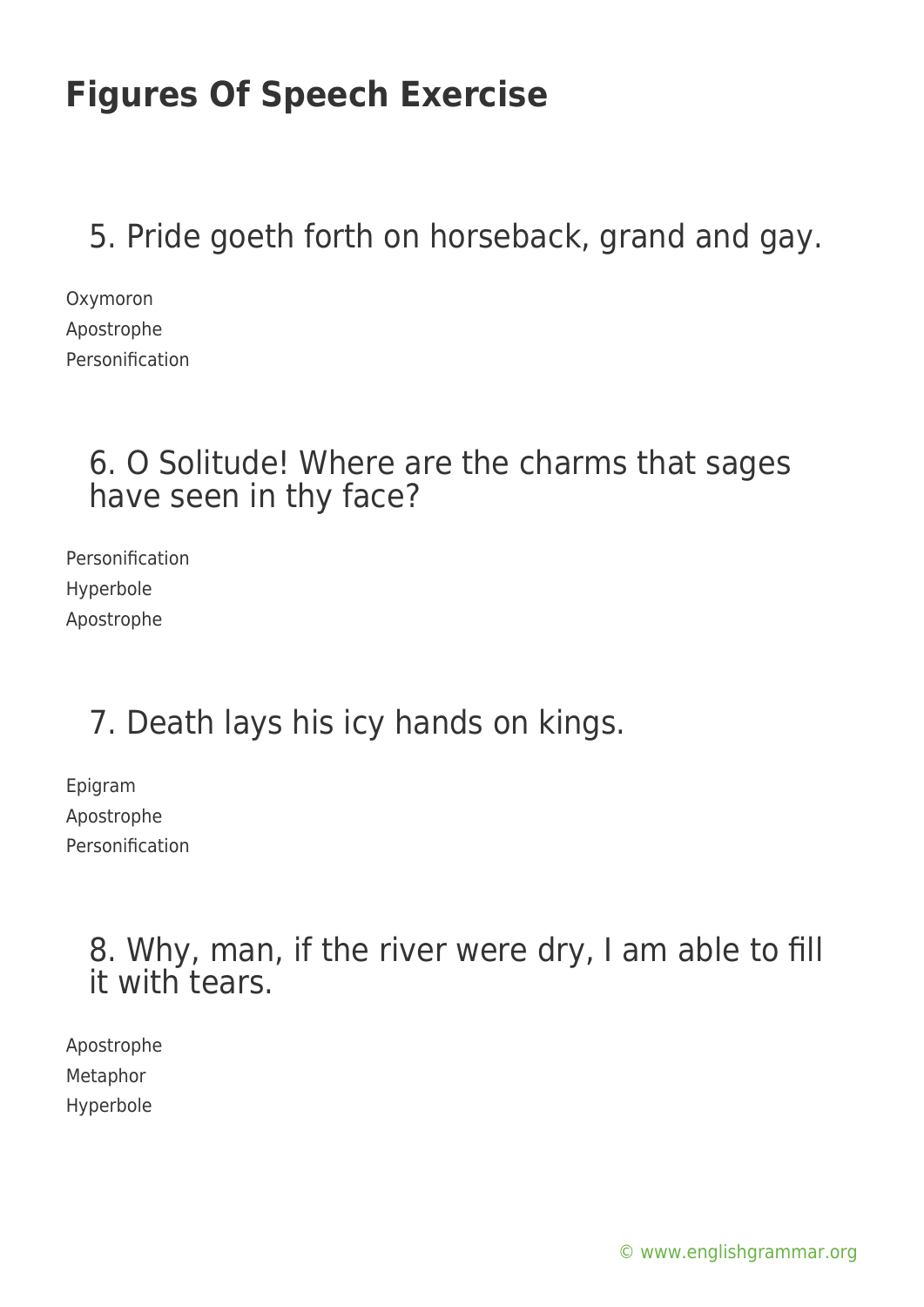### 9. O Hamlet! Thou hast cleft my heart in twain.

Metaphor Oxymoron Hyperbole

### 10. Man proposes, God disposes.

Antithesis Hyperbole Oxymoron

#### 11. Many are called, but few are chosen.

Antithesis Apostrophe Personification

#### 12. Here is the smell of blood still; all the perfumes of Arabia will not sweeten this little hand.

Euphemism Oxymoron Hyperbole